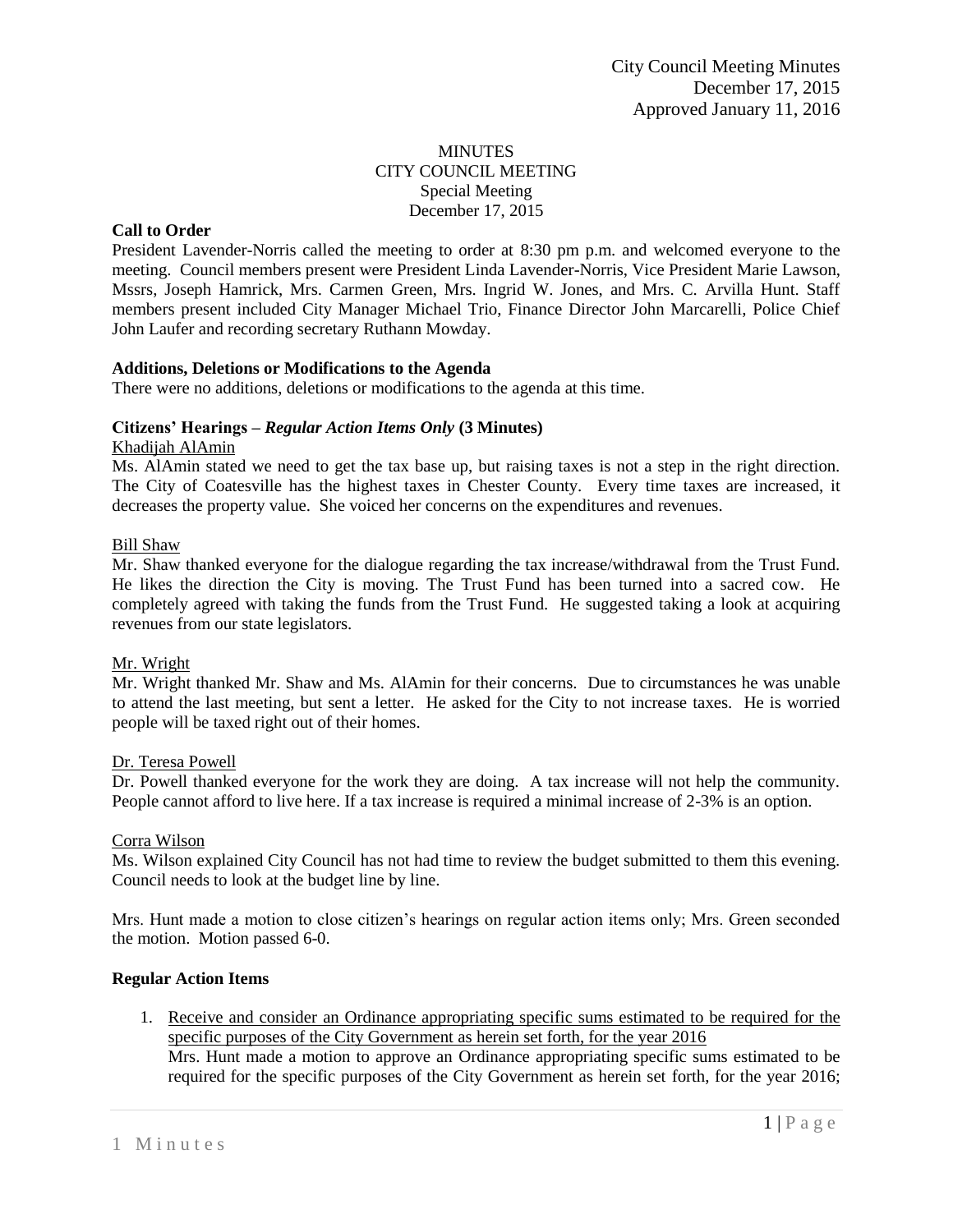Vice President Lawson seconded the motion. Motion passed 5-1. Mrs. Jones was the dissenting vote.

2. Receive and consider Ordinance amending Chapter 203 (Taxation) establishing the tax rate for General purposes for the year 2016

Mr. Marcarelli said the original budget had a \$1.7 million shortfall, additional cuts were made to bring the shortfall to \$956,394. He explained the 4 options that were provided to Council to close the gap in the 2016 budget.

- 1) 3.192 millage increase and no withdrawal from the Trust Fund
- 2) 2.433 millage increase and \$361,495 withdrawal from the Trust Fund
- 3) 0.844 millage increase and \$750,000 withdrawal from the Trust Fund
- 4) 0 millage increase and withdrawal \$956,394 from the Trust Fund

Mrs. Hunt made a motion to approve an Ordinance amending Chapter 203 (Taxation) establishing the tax rate of 13.759 mills for General purposes for the year 2016; Vice President Lawson seconded the motion. Motion passed 4-2. Mrs. Green and Mr. Hamrick were the dissenting votes.

3. Receive and consider an Ordinance providing for salaries and wages for personnel employed by the City of Coatesville

Mr. Marcarelli explained the increase of salaries and wages are per the Police and AFSCME contracts, Administration was 2% and the Fire Department contracts has not been completed so an increase was not given at this time.

Mr. Hamrick made a motion to approve an Ordinance providing for salaries and wages for personnel employed by the City of Coatesville; Mrs. Hunt seconded the motion. Motion passed 6-0.

4. Receive and consider appointment of Dilworth Paxson as the Pension Boards Legal Counsel Mr. Hamrick made a motion to appoint Dilworth Paxson as the Pension Boards Legal Counsel; Vice President Lawson seconded the motion. Motion passed 6-0.

Mr. Trio thanked Mr. Marcarelli for his work on the budget.

# **Citizens' Hearings –** *Non-Agenda Items Only* **(3 Minutes)**

There were no comments on citizen's hearings on non-agenda items only.

# **Council Comments**

Mr. Hamrick announced it has been a roller coaster of a year. The Council has done a lot of good things. Discussions have been open and fair. He was disappointed on the budget but supports Council as a whole. We are one.

Mrs. Green had no comment at this time.

Mrs. Jones thanked everyone for attending the meeting. She is not a happy camper but will survive. She quoted "Rights that do not flow from duty well performed are not worth having".

Mrs. Hunt agreed with Mr. Hamrick that it has been a roller coaster year with a lot of ups and downs. This time of year is difficult for Council. We are residents of the City also, just sitting up here. Whatever